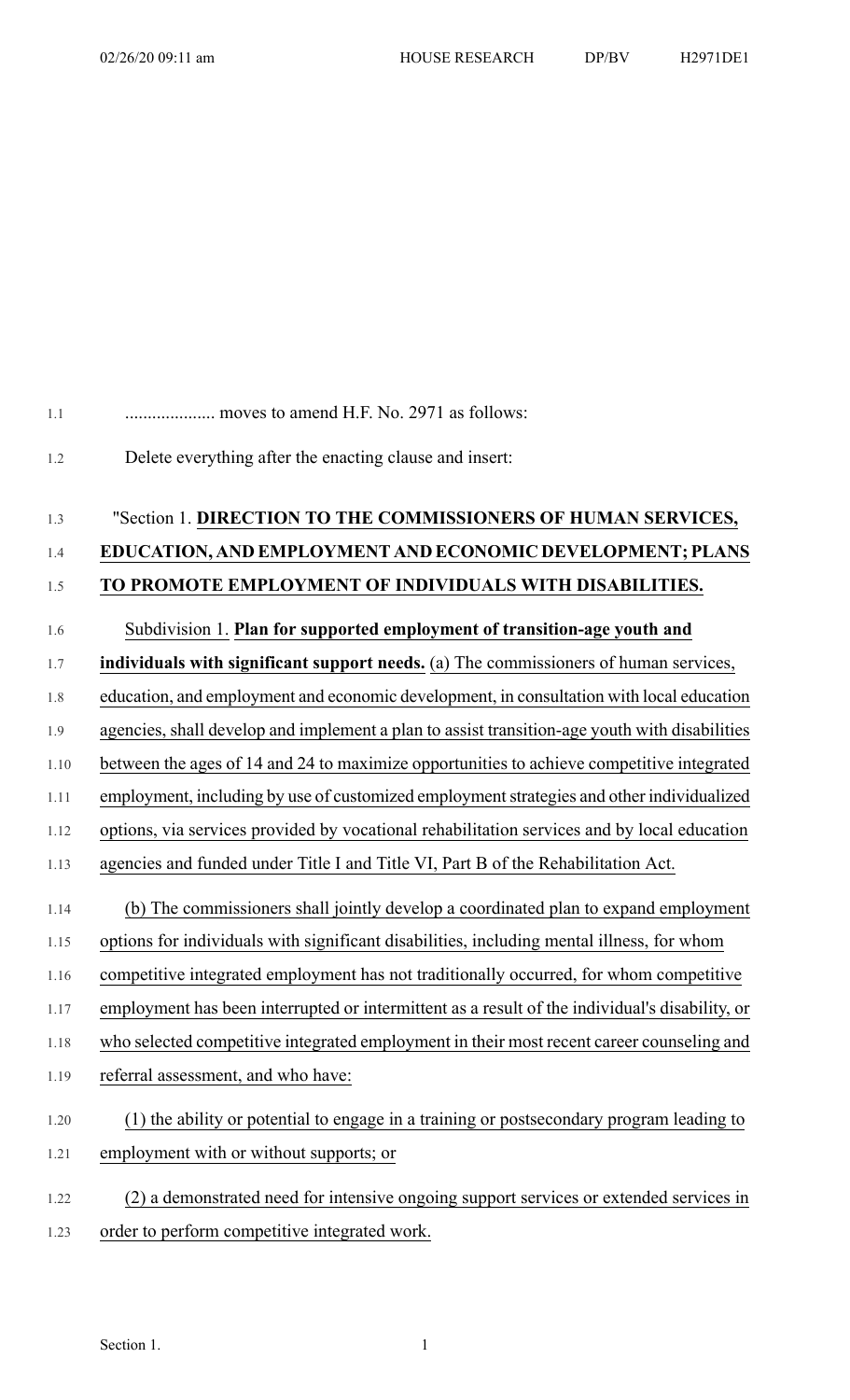| 2.1  | Subd. 2. Plan for expansion of competitive integrated employment. (a) In consultation          |
|------|------------------------------------------------------------------------------------------------|
| 2.2  | with stakeholders, including disability advocacy organizations, employment service providers,  |
| 2.3  | lead agencies in the seven-county metropolitan area and greater Minnesota, private             |
| 2.4  | businesses, individuals with disabilities, and other interested parties, the commissioners     |
| 2.5  | shall develop a plan to prioritize and create incentives for competitive integrated employment |
| 2.6  | of individuals with disabilities at minimum wage or higher, including through the use of       |
| 2.7  | customized employment strategies and other individualized supports, and to reduce              |
| 2.8  | dependence on less integrated service models.                                                  |
| 2.9  | (b) The plan must include recommendations to:                                                  |
| 2.10 | (1) align funding to support informed decision-making and individualized employment            |
| 2.11 | outcomes;                                                                                      |
| 2.12 | (2) create incentives for competitive integrated employment services for people with           |
| 2.13 | disabilities;                                                                                  |
| 2.14 | (3) build capacity for increased demand on competitive integrated employment services          |
| 2.15 | and supports, including customized employment and other individualized options;                |
| 2.16 | (4) ensure equitable access to competitive integrated employment and employment                |
| 2.17 | services for individuals with disabilities who experience unique barriers, including but not   |
| 2.18 | limited to:                                                                                    |
| 2.19 | (i) people of color and American Indians;                                                      |
| 2.20 | (ii) residents of Greater Minnesota;                                                           |
| 2.21 | (iii) individuals with disabilities and mental illness who are not eligible for Medicaid       |
| 2.22 | waivers; and                                                                                   |
| 2.23 | (iv) other populations as identified by the commissioner and stakeholders;                     |
| 2.24 | (5) create partnership initiatives and establish hiring incentives for private businesses      |
| 2.25 | to employ individuals with disabilities and to help address labor shortages across industry    |
| 2.26 | segments;                                                                                      |
| 2.27 | (6) educate employers about accommodations in the workplace and supports available             |
| 2.28 | in implementing these accommodations;                                                          |
| 2.29 | (7) support small businesses owned and actively operated by individuals with disabilities;     |
| 2.30 | (8) expand microgrants to support the employment of individuals with disabilities at           |
| 2.31 | minimum wage or higher;                                                                        |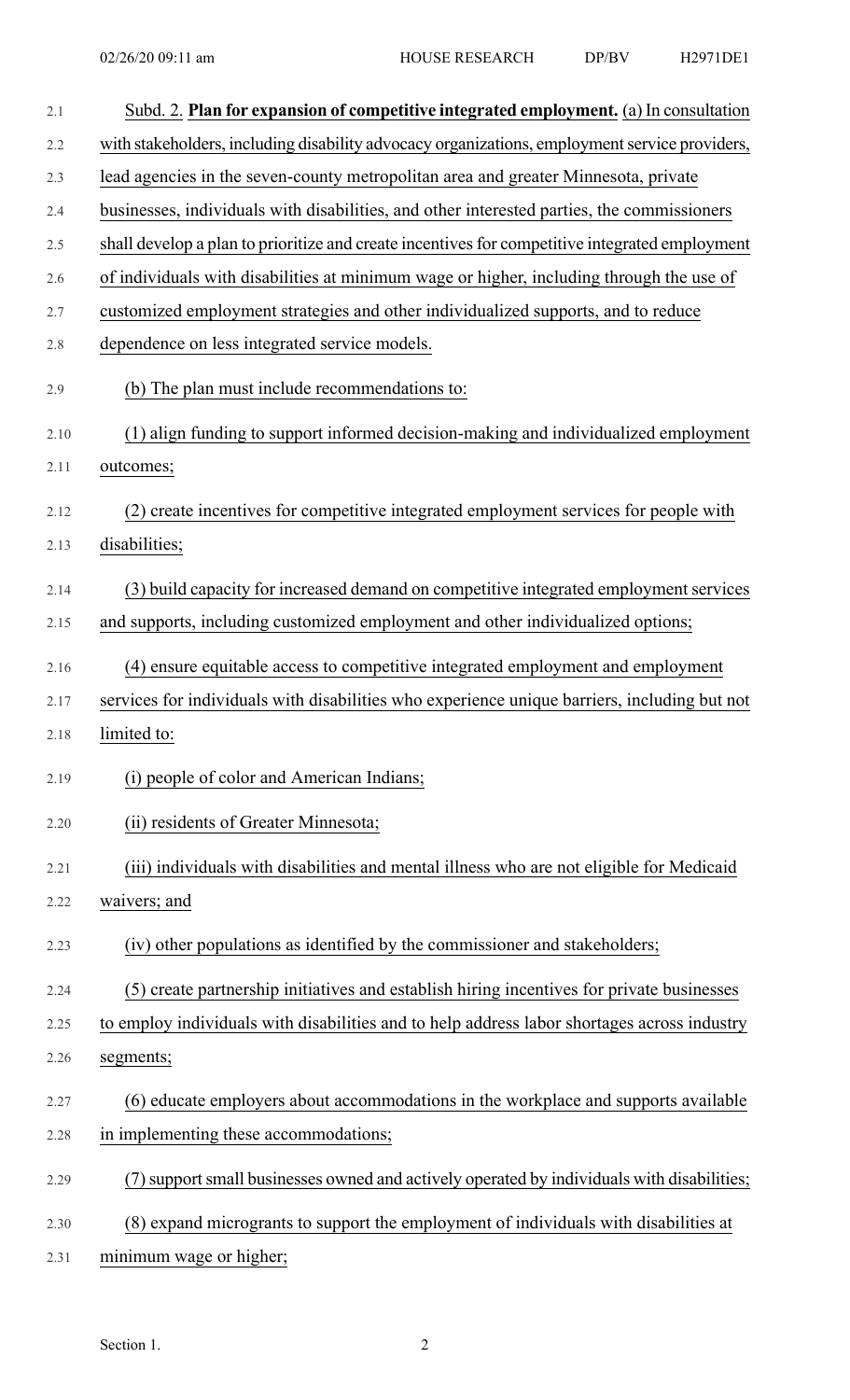| 3.1  | (9) provide training and technical assistance for disability service providers transitioning  |
|------|-----------------------------------------------------------------------------------------------|
| 3.2  | to support competitive integrated employment; and                                             |
| 3.3  | (10) identify best practice standards in community integration for day services that          |
| 3.4  | support individuals with disabilities who do not choose paid employment.                      |
| 3.5  | Subd. 3. Reports. By August 1, 2021, the commissioners shall jointly submit a report          |
| 3.6  | outlining the plans described in subdivisions 1 and 2 to the chairs and ranking minority      |
| 3.7  | members of legislative committees with jurisdiction over employment services for individuals  |
| 3.8  | with disabilities and to stakeholders engaged in the process of developing the report. The    |
| 3.9  | report must include legislative recommendations for implementing each plan. The report        |
| 3.10 | must also include summary data as defined in Minnesota Statutes, section 13.02, subdivision   |
| 3.11 | 19, including:                                                                                |
| 3.12 | (1) the number of individuals with disabilities who have completed either career              |
| 3.13 | counseling information and referrals or MnCHOICES assessments and indicated a preference      |
| 3.14 | for competitive integrated employment:                                                        |
| 3.15 | $(i)$ by age;                                                                                 |
|      |                                                                                               |
| 3.16 | (ii) by county of residence;                                                                  |
| 3.17 | (iii) by type of home and community-based services or vocational rehabilitation services      |
| 3.18 | accessed;                                                                                     |
| 3.19 | (2) the number of individuals with disabilities who have secured customized competitive       |
| 3.20 | integrated employment:                                                                        |
| 3.21 | (i) by duration of employment in an integrated setting;                                       |
| 3.22 | (ii) by the number of hours per week worked in an integrated setting;                         |
| 3.23 | (iii) by types of employer;                                                                   |
| 3.24 | (iv) by hourly wage;                                                                          |
| 3.25 | (3) range, distribution, median, and average earnings of individuals with disabilities        |
| 3.26 | prior to moving into competitive integrated employment;                                       |
| 3.27 | (4) the ability or inability of service providers to meet individuals' demand for competitive |

3.29 employment;